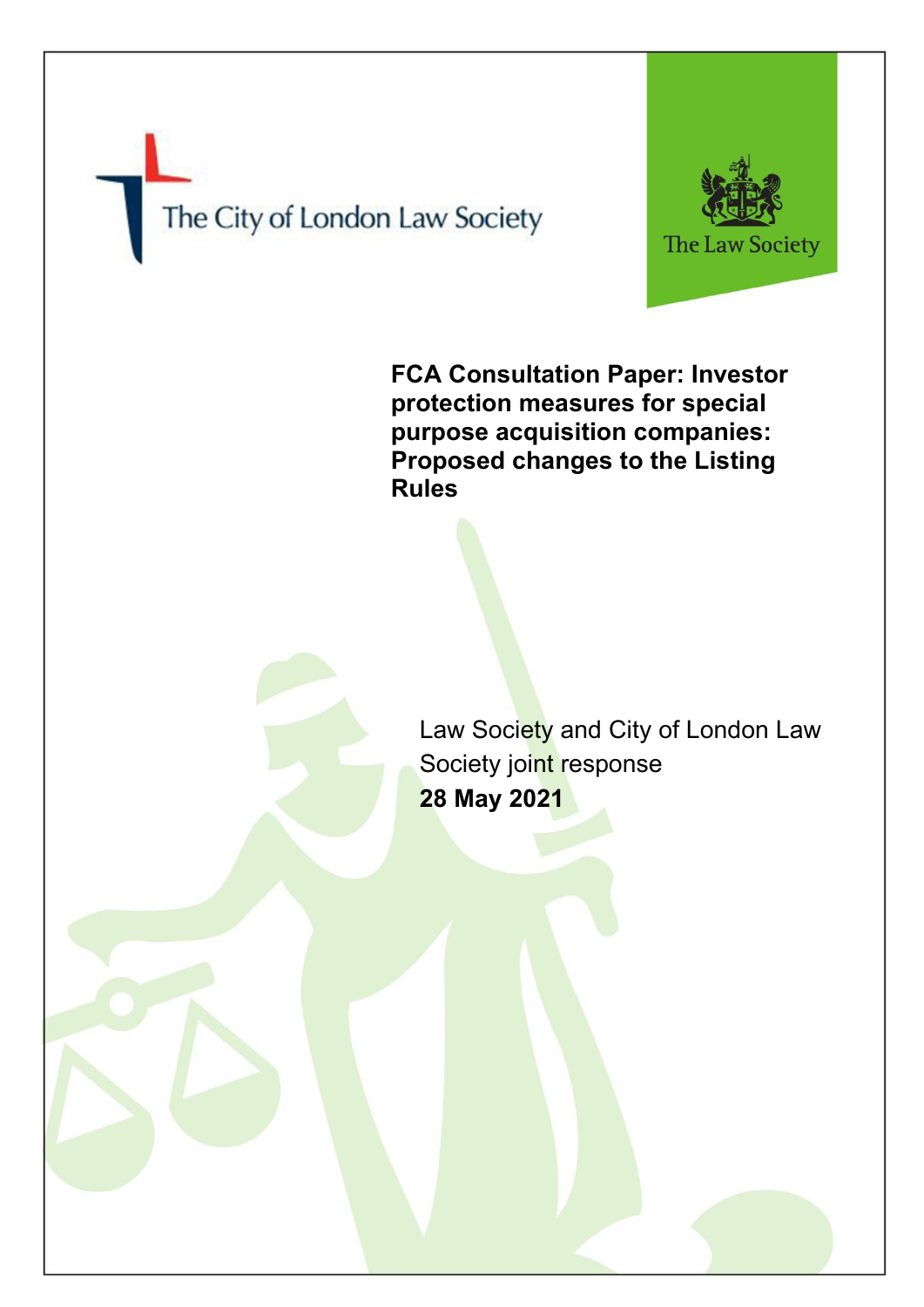#### **1. INTRODUCTION**

- 1.1 The views set out in this paper have been prepared by a Joint Working Party of the Company Law Committee of the City of London Law Society (**CLLS**) and the Law Society of England and Wales (the **Law Society**).
- 1.2 The CLLS represents approximately 17,000 City lawyers through individual and corporate membership, including some of the largest international law firms in the world. These law firms advise a variety of clients from multinational companies and financial institutions to Government departments, often in relation to complex, multijurisdictional legal issues. The CLLS responds to a variety of consultations on issues of importance to its members through its 19 specialist committees.
- 1.3 The Law Society is the professional body for solicitors in England and Wales, representing over 170,000 registered legal practitioners. It represents the profession to Parliament, Government and regulatory bodies in both the domestic and European arena and has a public interest in the reform of the law.
- 1.4 The Joint Working Party is made up of senior and specialist lawyers from both the CLLS and the Law Society who have a particular focus on issues relating to capital markets.
- 1.5 The Joint Working Party thought it would be helpful to set out its overarching comments in relation to the Consultation Paper (the **CP**) (please see paragraph 2 below), before then providing responses in relation to the specific questions set out in the CP (please see paragraph 3 below).

#### **2. OVERARCHING COMMENTS**

- 2.1 We are supportive of the CP and the proposal for an alternative approach to the general presumption of suspension in trading of a SPAC's shares upon the identification of a target (or a leak). The existence of the general presumption of suspension is, in our view, overly prohibitive and significantly disadvantages London as a listing venue for SPACs such that very few SPAC listings are contemplated in London under the current listing regime. The FCA's willingness to consider reform to this area is therefore welcome.
- 2.2 Whilst we fully support the objective of investor protection, an overarching comment which is reflected throughout our response is that we believe that investor protection is not meaningfully achieved by any form of suspension that is outside the general residual suspensory powers of the FCA; in fact, suspension results in a genuine punitive cost to investors. Our view is that investor protection is achieved, primarily, by a redemption option for shareholders and, in some circumstances, by a shareholder vote. Further, as is the case for other significant transactions by commercial companies, investor protection is driven by applicable on-going disclosure obligations and the ability of the market to function properly in light of any new information. Our concern is that, under the proposed alternative approach, suspension is treated as an almost automatic consequence of any failure to meet the proposed set of criteria on an on-going basis, the majority of which are unrelated to disclosure and, in view of the continued threat of suspension, which would exist until a SPAC contacts the FCA prior to announcing an acquisition, significant risk factors relating to the possibility of a suspension would need to be included in the prospectus. This, we believe, would act as a significant limitation on London as a potential SPAC listing venue without any commensurate benefit to investor protection. As set out in our response to question 17 below, our view is that a preferable approach would be for a confirmation to be provided by the FCA in advance, at the point of the initial listing application, that the SPAC's shares would not be suspended, provided that the SPAC satisfied the investor protection measures. In line with this, we consider that the presumption should be that,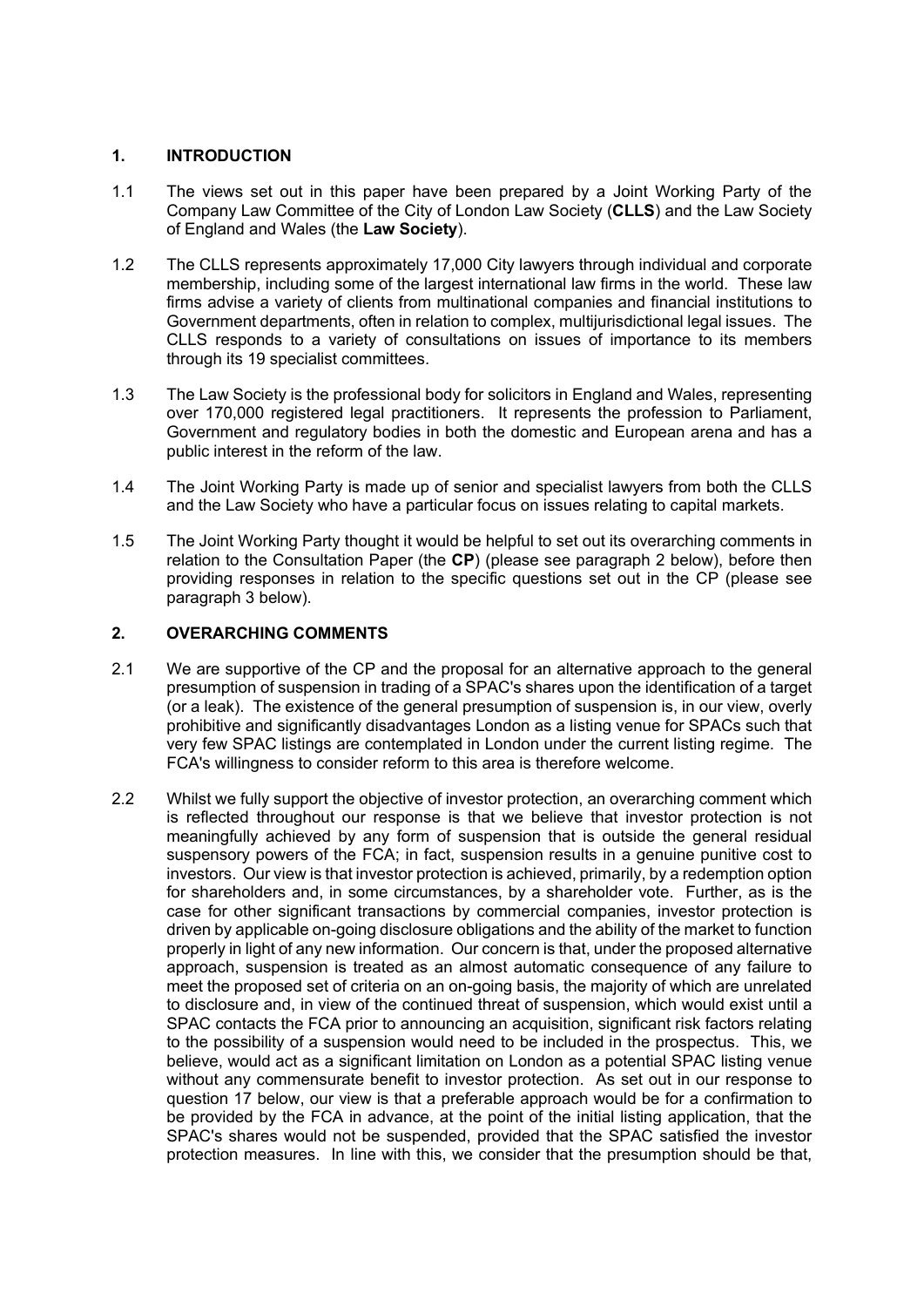provided that the SPAC retains the investor protections at the time of the announcement of the business combination, its shares would not be suspended.

2.3 Finally, we note that there are various other general points concerning SPACs which are not related to suspension and on which we commented in our response to Lord Hill's UK Listings Review, such as the treatment of forward-looking information. Whilst we appreciate that these have not been covered in this phase of consultation, we think it is important that they be addressed in the forthcoming consultation.

# **3. RESPONSES TO QUESTIONS IN THE CP**

# **Q1. Do you agree with our description of the key features and risks of SPACs for investors?**

Yes. However, in our view, it is important to clarify in both the proposed revisions to Listing Rule 5.6 and the Technical Note that the proposed measures apply only to companies that satisfy the definition of a "shell company" in LR 5.6.5A (which will include nearly all SPACs), but not to other types of cash shell or investment vehicle.

# **Q2. Are there other key features or risks that we should consider?**

No, but please see paragraph 2.3 above and our observations set out below in relation to (a) the proposed redemption option criterion and (b) the listing of units.

In respect of the proposed redemption option criterion, we believe that it is worth noting that this might create difficulties for certain issuers. Firstly, the implementation of compulsory redemption rights will be easier under the corporate laws of some jurisdictions than others; for instance, it is not necessarily straightforward for a UK plc to redeem its shares on the basis that it would need distributable profits to do so (or the proceeds of a fresh issue). Therefore, presumably, a SPAC that is a UK plc would have to get court approval to reduce its share premium account after its IPO but before undertaking an acquisition, which has both timing and cost implications. Secondly, for certain issuers which are subject to the Takeover Code, for instance, a UK, Guernsey, Jersey or Isle of Man issuer which is London listed, redemptions could lead to a Rule 9 mandatory bid obligation being triggered on remaining shareholders, which would require the issuer to approach the Panel for a waiver. However, an issuer incorporated elsewhere, or, potentially, a UK, Guernsey, Jersey or Isle of Man issuer that is listed outside the UK, may not have that concern. It would therefore be helpful for further clarity to be provided on the interaction between the proposed rules and the Takeover Code in this context.

In addition, we would note that recent SPAC listings on Euronext Amsterdam involve the listing not only of shares and warrants but also units which are a security representing the right to receive ordinary shares and warrants in the SPAC, either at the end of the stabilisation period on some transactions or at any time prior to the business combination on other transactions (the latter being closer to US SPAC model). We would envisage that SPACs looking to list in London will seek to list units and we would encourage the FCA to comment on the listing of units, in particular:

- whether the FCA will separately admit units and shares to the Official List under Chapter 14 of the Listing Rules;
- whether the FCA will separately admit warrants to the Official List under Chapter 20 of the Listing Rules (which we have seen on other UK SPACs); and
- how the FCA will view the application of the FCA's free float requirements during the initial period of the SPAC when only the units will be trading during the stabilisation period (and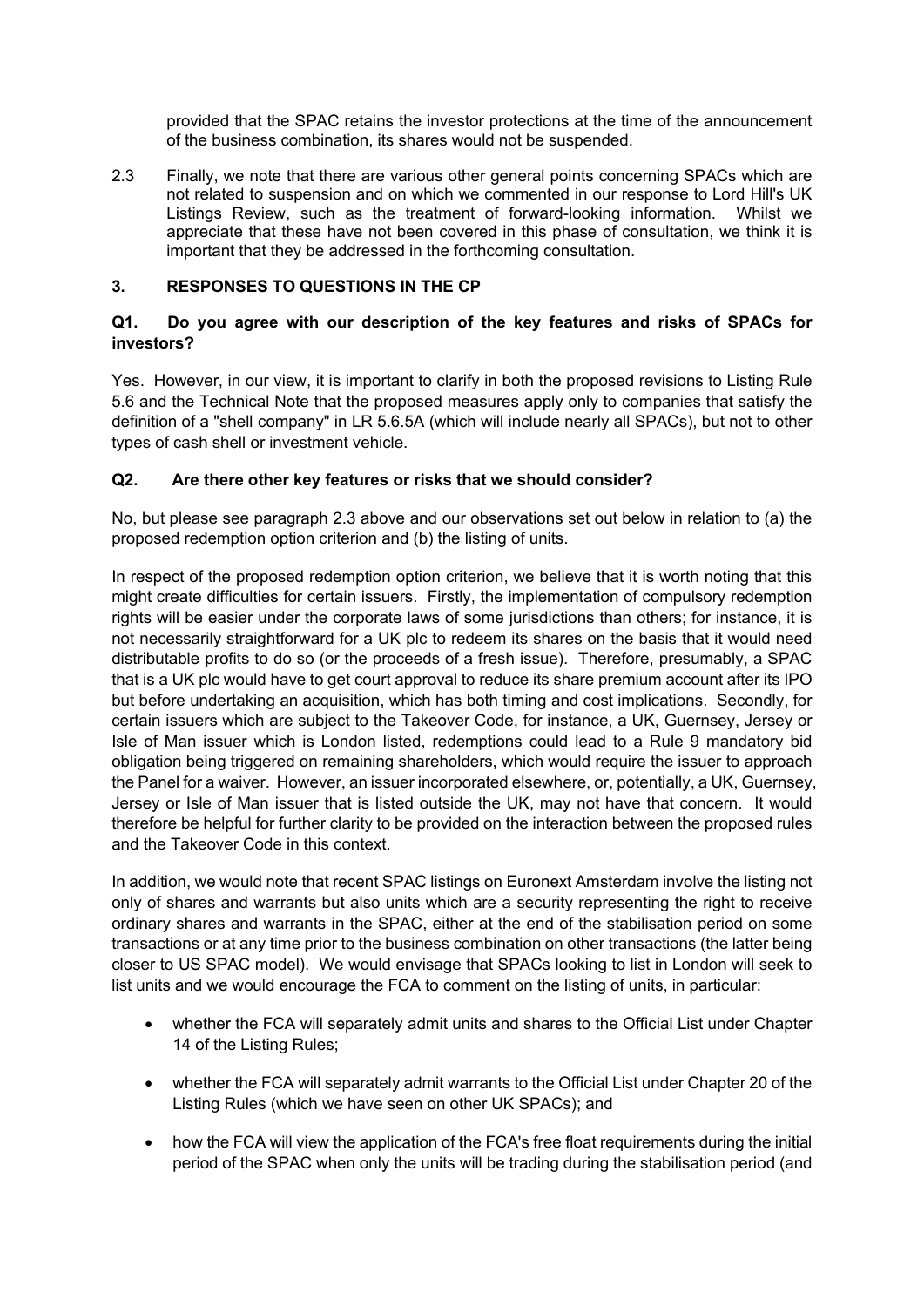the ordinary shares and warrants are held in treasury) and potentially beyond the stabilisation period, should the SPAC wish to have its units traded for the life of the SPAC.

We would also encourage the FCA to liaise with the London Stock Exchange as to how the trading and settlement of units, warrants and ordinary shares would work, assuming they can each be separately listed; for example, whether it is envisaged that the three listed securities would have three separate ISINs or whether the units would have the same ISIN as the ordinary shares and in effect be the ordinary share with a stapled warrant. In the process of sponsors considering London as a potential listing venue, they will have questions on the practicalities of listing and trading these three SPAC securities and we therefore believe that it is important that clarity be provided on this aspect such that SPAC listings in London can be facilitated as soon as possible following the FCA's consultation response.

# **Q3. Do you agree that SPACs should meet a size threshold as one of the criteria? If you do not think this is the right approach, please explain why.**

We do not consider it necessary to introduce a size threshold as one of the criteria. As set out at paragraph 2.2 above, our view is that the principal protection mechanism for investors in SPACs is the redemption option. It would therefore not be logical to treat SPACs with this embedded key feature differently in terms of suspension purely on the basis of size. Further, the size of a SPAC at IPO only has a partial impact on the size of any subsequent de-SPAC business combination given the ability of a SPAC to raise additional equity funding, and so SPAC size on IPO is a function of other, more commercial, considerations and should therefore not be taken to denote that there is a tier of more sophisticated SPACs which would fall within, and benefit from, the proposed regime.

This is supported by the fact that high quality institutional shareholders also take positions in smaller SPACs; their participation in listings is not limited to larger SPACs, as suggested by the CP. For instance, Marwyn Capital I Limited and Marwyn Capital II Limited which raised £6.2 million and £4.9 million respectively both had Fidelity (9.9 per cent), Gartmore (4 per cent and 5 per cent, respectively), and L&G (8 per cent and 10 per cent, respectively) as shareholders from their IPOs (on AIM).

We are also of the view that imposing a size threshold creates the impression that smaller issuers cannot be trusted to comply with the rules of their own accord, which is clearly not correct.

Further, we see no basis for excluding from the requisite amount any funds provided by the sponsors.

#### **Q4. Is our proposed threshold set at the right level and, if not, what threshold would you propose and what evidence can you provide to support this?**

In the event that a size threshold is deemed necessary, we believe that a lower threshold would be more appropriate (perhaps £100 million). Please see our response to question 3 above.

# **Q5. Do you agree with our proposed criterion that proceeds should be ring-fenced by a SPAC so that they can only be used to fund an acquisition, redemption or repayment event?**

Yes. We also agree that it is correct not to be overly prescriptive in terms of the manner in which the funds are to be held, for instance, in a trust or an escrow account, particularly in light of the following current concerns: (a) negative interest rates, meaning for some issuers (largely Eurozone) holding cash has a cost; and (b) avoiding classification as an AIF – in other words, the escrow is a means of preserving the cash raised, not investing it. Further, whilst there may have previously been a shortage of independent third parties to hold SPAC proceeds, we understand that this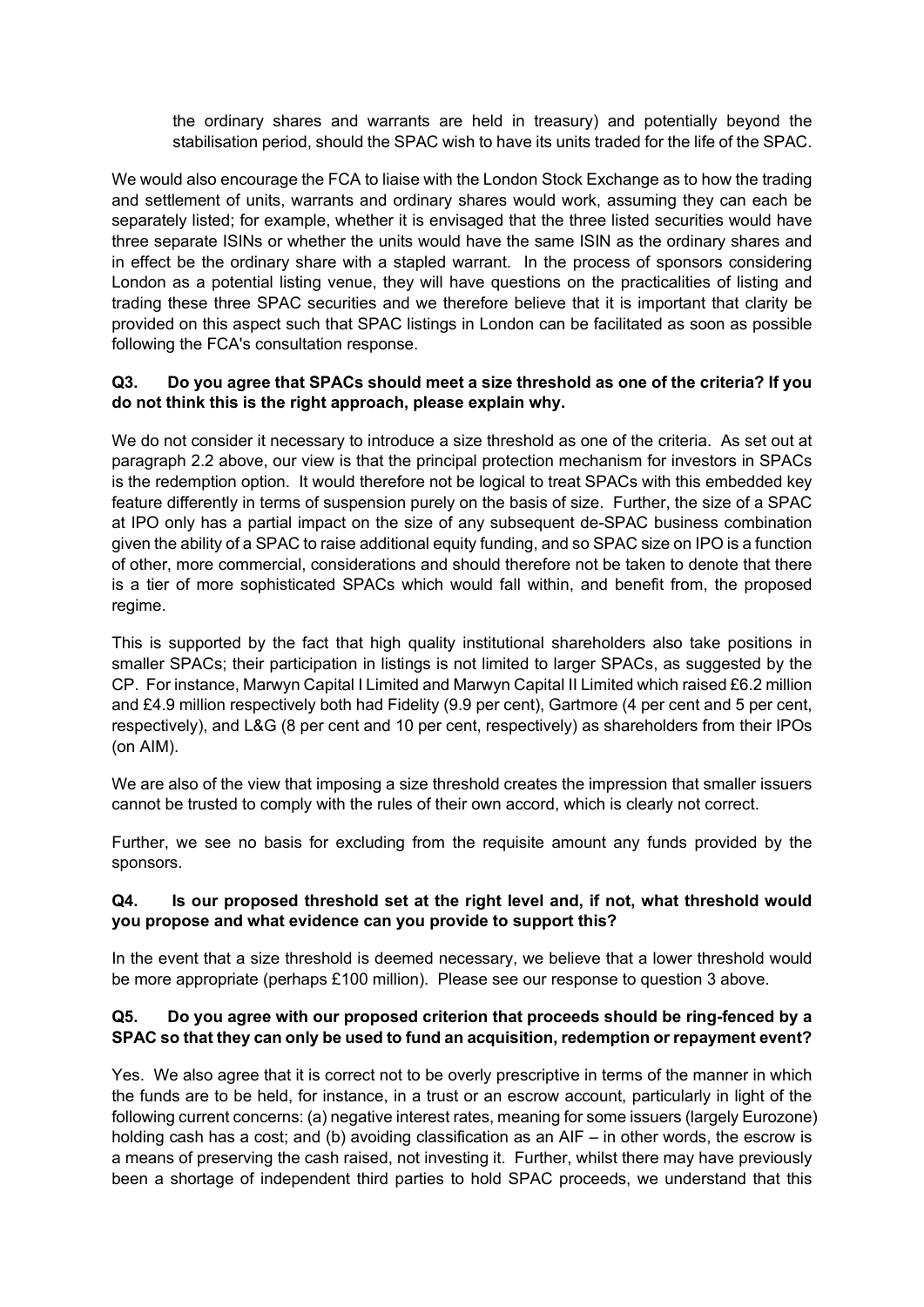position is changing in the London market; escrow accounts are also becoming increasingly common in the context of Amsterdam-listed SPACs.

Although we are supportive of the proposed ring-fencing criterion, we are of the view that it is important to provide SPACs with greater flexibility in this regard and to align the rules more closely with market practice in other jurisdictions. We would therefore propose that SPACs should be permitted to ring-fence funds simply by declaring that they are held on trust for shareholders or by being placed in escrow as opposed to being required to have "adequate binding arrangements in place with an independent third party" as per the proposed new condition. In line with this, we would suggest that this rule be modified such that the SPAC must "have in place suitable arrangements to ensure that the aggregate gross cash proceeds received […] are protected from being used for any purpose other than [those specified in LR 5.6.18(2)]" and that "for such arrangements to be considered "suitable" they must involve either an adequate binding arrangement with an independent third party or a trust or escrow arrangement that provides a similar level of protection to public shareholders."

# **Q6. As one of the criteria, do you agree that SPACs should set a time limit on their operations from the point of admission to listing? If not, please explain why.**

Yes. We agree with the concept of an initial time period which is subject to extension.

#### **Q7. Do you agree with the 2-year period we propose for the time limit, and flexibility for an extension of up to 12 months?**

Yes, but we believe that the ability to extend operations by 12 months, which would be subject to shareholder approval, should not be limited to a single extension, as suggested in the CP. We also note that the initial 2-year period is currently tied to completion of an acquisition. In this regard, we are of the view that if an acquisition has been announced but has not completed within the relevant deadline, an automatic extension should apply (which would therefore not be subject to a shareholder vote), on the condition that the acquisition is completed within a specified period, for example, within six to nine months of the end of the initial 2-year period.

# **Q8. Do you agree that a board approval should be required, and that this should exclude directors that are also directors of the target or a subsidiary of the target?**

Yes, in principle we agree that board approval should be required, although we believe that any conflicts should be addressed via the application of usual conflict of interest rules, such as DTR 7 and those set out in typical company articles of association, together with the company law applicable to the jurisdiction of incorporation of the issuer.

#### **Q9. Do you agree that the board approval should exclude directors who have an associate that is a director of the target or any of its subsidiaries? Furthermore, are there other circumstances where we should consider conflicts of interest arising from associates of directors of a SPAC?**

- Yes, in principle we agree that board approval should exclude directors who have an associate that is a director of the target or any of its subsidiaries on the basis that this is a reasonably precise test, but please see our response to question 8 above.
- $\bullet$  No.

# **Q10. Do you agree that the board approval should also exclude any director who has a conflict of interest in relation to the target or its subsidiaries?**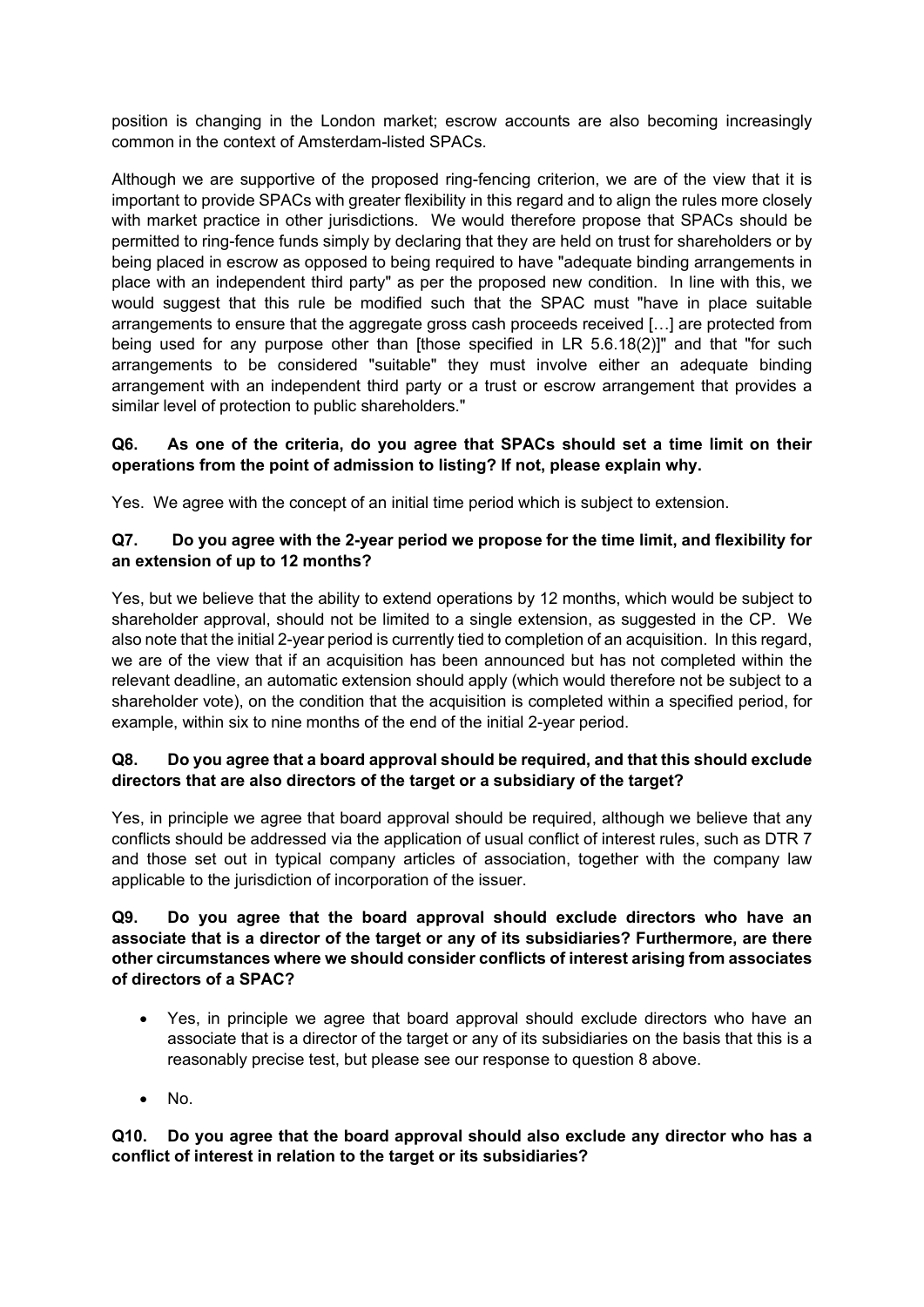- We are of the view that the introduction of overly prescriptive provisions in respect of other conflicts that are not clearly defined risks creating a significant disadvantage for the UK listing regime. We therefore suggest that the rules in this area should be very clear, avoiding the use of imprecise language, and be simple to assess, particularly in view of the fact that, pursuant to the proposals, the ability to avoid suspension depends on this. Given the nature of many sponsors, we think it is likely that they would have some form of relationship with some of their targets – and that broader conflicts could therefore arise in such a context, which would, as a result, materially increase the uncertainty surrounding a possible suspension. Our preferred position would therefore be in line with our responses to questions 8 and 9 above, with a reliance on the existing conflicts and disclosure regimes to manage these issues.
- Please also see our response to question 17 below in respect of the publication of FCA guidance.

#### **Q11. Do you agree that approval from shareholders, excluding SPAC sponsors, should be required in order to proceed with a proposed acquisition?**

As we have set out, our view is that the principal protection mechanism for investors in SPACs is the redemption option. In the event that it is considered desirable to also include a shareholder vote, we do not think that SPAC sponsors should be excluded from participating. SPAC sponsors are able to participate in the vote to approve the de-SPAC transaction in the main competitor jurisdictions, namely the US and Amsterdam. Their proposed exclusion would therefore be a significant departure from current practice and act as a further barrier to the creation of a London SPAC market. In addition, any conflict of interest on the part of the sponsors would be disclosed in the prospectus in the usual way. The participation of the SPAC sponsors in the vote should not therefore be prohibited.

#### **Q12. Do you agree that a "fair and reasonable" statement should be published to shareholders based on advice from an appropriately qualified and independent adviser where any of the SPAC's directors have a conflict of interest in relation to the target or its subsidiary? Do you have feedback on who should be considered an appropriately qualified and independent adviser for this purpose?**

- On the basis that the parameters of the conflict of interest in relation to the target or its subsidiary are clearly defined, we agree with the requirement for a "fair and reasonable" statement. This is consistent with current market practice and we do not believe that this requirement would be detrimental to London as a SPAC listing venue.
- No.

## **Q13. Should a fair and reasonable statement potentially be required to support any proposed transaction, regardless of any conflict of interest being present for SPAC directors?**

No. We do not think that it is appropriate to require a "fair and reasonable" statement in relation to any proposed transaction. It is neither necessary nor proportionate as shareholders in the SPAC have the option to redeem their shares in the event that they do not support the transaction and the requirement is likely to entail significant expenditure; further, the availability of this type of supporting statement cannot be guaranteed. The requirement is not part of broader UK market practice and would merely result in SPACs being treated differently from other companies without delivering any obvious benefit, thereby putting London at a disadvantage to its principal competitors.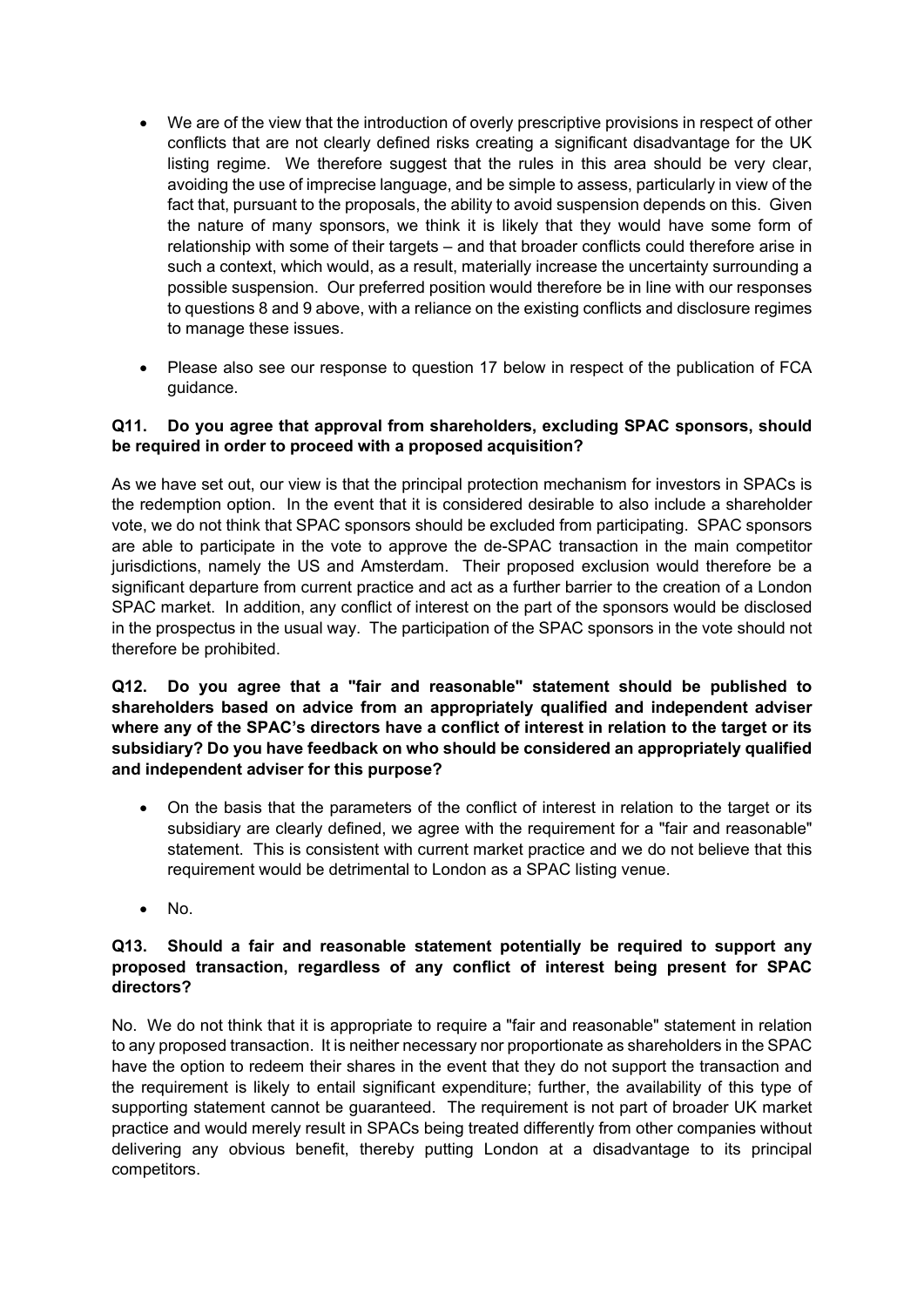# **Q14. Do you agree with a criterion that a SPAC should include a redemption option for shareholders? If not, please explain why.**

Yes. However, we are not suggesting that the proposals should be extended to other types of cash shell or investment vehicle (please see our response to question 1 above).

## **Q15. Will the proposed disclosure requirements be sufficient, when taken together with wider existing disclosure obligations, to protect investors and ensure the smooth operation of markets?**

Yes. We are of the view that a separate disclosure regime is not necessary for SPACs. On the premise that SPACs are required to comply with their obligations under the UK Market Abuse Regulation (**MAR**), in the same way as other listed companies, it is not appropriate to impose additional disclosure obligations on SPACs.

Whilst we agree with the proposed criteria to be disclosed at the point of an initial target announcement, we think it would be helpful if the FCA were to clarify that, in the event that the specific disclosure requirements have been met, the SPAC is presumed to have complied with its obligations under MAR.

#### **Q16. Is there any additional information that we should explicitly require to be disclosed, which won't be addressed by the above, or are any elements likely to be difficult to satisfy for SPAC issuers?**

- Please see our response to question 15 above.
- Yes. We are of the view that the words "or ought reasonably to be aware of" should be deleted from proposed LR 5.6.18DR(2)(f) (and  $(3)(b)$ ) on the basis that they impose a particularly burdensome disclosure standard and, granted that as drafted the requirement is linked to potential suspension, this risks creating an overly onerous regime.

The reference to the "proposed timetable for negotiation of the transaction" in proposed LR 5.6.18DR(2)(d) is unclear and it would therefore be helpful if some guidance could be provided on this. As drafted, it is not clear whether this is a reference to the history of the transaction negotiations, which we would not regard as useful or relevant disclosure, or the timetable to the close of the transaction, or whether it is intended to apply exclusively in a leak situation.

• It would also be helpful if additional clarity could be provided in respect of the specific disclosure requirements that would need to be met in the context of a leak situation for a suspension to be lifted. We note that the CP is proposing that, in the event of a leak, there would be a "short period of suspension" until the SPAC can confirm in writing to the FCA that it continues to satisfy the conditions of the guidance and has made an announcement to the market of the detail of the acquisition, and anything of which the issuer is aware that the market should be informed of. This is very similar to the current position under the Listing Rules as it is possible to rebut the presumption of suspension if an announcement can be made which contains sufficient information on the target. However, we are of the view that this kind of detailed announcement is difficult to achieve commercially, particularly where the acquisition process is competitive (as many sellers might not be willing to engage in preparing and agreeing a dynamic leak strategy during the life of the transaction purely for the purpose of satisfying a SPAC's suspension risk) and also where the SPAC is subject to an NDA. In practice, therefore, the proposed disclosure threshold runs the risk of a suspension being triggered even where the regime is otherwise complied with - in other words, where all the structural protections have been adopted. We believe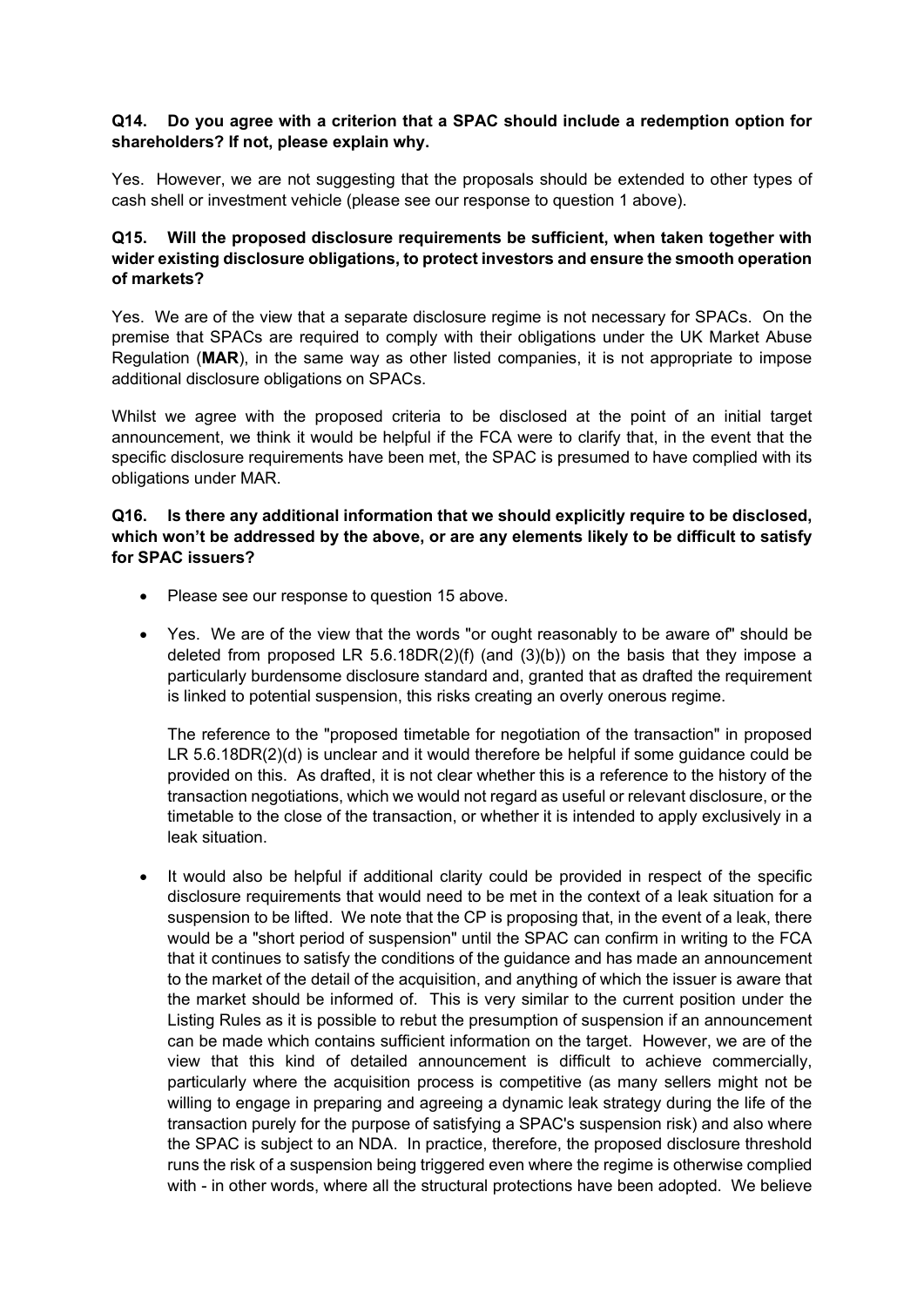that this might make any investment in a London-listed SPAC unattractive to many investors, as discussed in more detail in question 17 below. We would also expect, as highlighted below, that a SPAC prospectus would need to contain risk factors on the additional suspension risk imposed by this proposed disclosure regime. It is therefore our view that the leak scenario needs careful consideration and to reflect what can realistically be announced at the time of a leak, beyond the usual MAR disclosure requirements. We would also highlight that Amsterdam, for example, does not stipulate any requirements along these lines and we believe that the proposed approach would put London SPACs at a disadvantage vis-à-vis SPACs in other listing venues, which would undermine the spirit of the CP.

# **Q17. Do you have any comments on our proposed supervisory approach? We also welcome any feedback on proposed amendments to our Technical Note on cash shells and SPACs in Appendix 2**

As it is proposed that no indication will be provided by the FCA at the time of the SPAC listing application process as to whether a suspension at a future date might be necessary, as set out in paragraph 2.2 and our response to question 16 above, significant risk factors and other disclosure relating to the possibility of suspension would need to be included in the prospectus. We believe that the resultant threat of suspension is problematic and may well have a negative impact on the attractiveness of London as a SPAC listing venue in view of the significant consequences of suspension for all investors and hedge funds, in particular. Many investors in typical US SPACs are hedge funds that invest in a SPAC's shares on a leveraged basis, borrowing money from investment banks to partly fund their acquisition of a SPAC's shares. The terms of their loans are typically margin loans where the collateral the hedge fund has to post against the loan is the SPAC's shares. Whilst the shares are traded, this construct functions well, but the collateral ceases to be "eligible collateral" in the event that the SPAC's shares cease trading. Upon a suspension, the hedge fund would have to post other collateral of the same value to back the loan and, if it is unable to do so, the loan would be called, the investment bank would seek to sell all the collateral (which it would not be able to do as trading is suspended) and the hedge fund would need to also repay any losses of the investment bank.

As per paragraph 2.2 above, in our view, a preferable approach, which would enhance London as a potential venue for SPAC listings, would be for the FCA to provide a confirmation in advance, at the time of the listing application process, that the SPAC will qualify to avoid suspension in the event that the criteria are met by the SPAC and the SPAC complies with its MAR obligations. In line with this, we believe that suspension should be the exception and that the expectation would be that, provided the SPAC retained the investor protections at the time of the announcement of the business combination, its shares would not be suspended.

In addition, it would be helpful if the FCA were to publish Technical Notes and/or guidance setting out its expectations on disclosure in respect of SPAC conflicts of interest, including in relation to conflicts which would trigger the obligation to publish a "fair and reasonable" statement. This would mirror the approach of the SEC which publishes guidance on disclosing conflicts on a SPAC IPO and a de-SPAC event; the guidance identifies the numerous potential conflicts and results in fulsome conflicts disclosure<sup>1</sup>.

Further, we are aware that the Dutch AFM on recent SPAC IPOs on Euronext Amsterdam has required the prospectus to contain detailed calculations of the dilution of SPAC investors, based on different scenarios for business combination size and size of equity issuance or "PIPE" to fund

<sup>1</sup> [https://www.sec.gov/corpfin/disclosure-special-purpose-acquisition-companies](https://protect-eu.mimecast.com/s/geFlCBgNwTyqpgrtzgWHG)